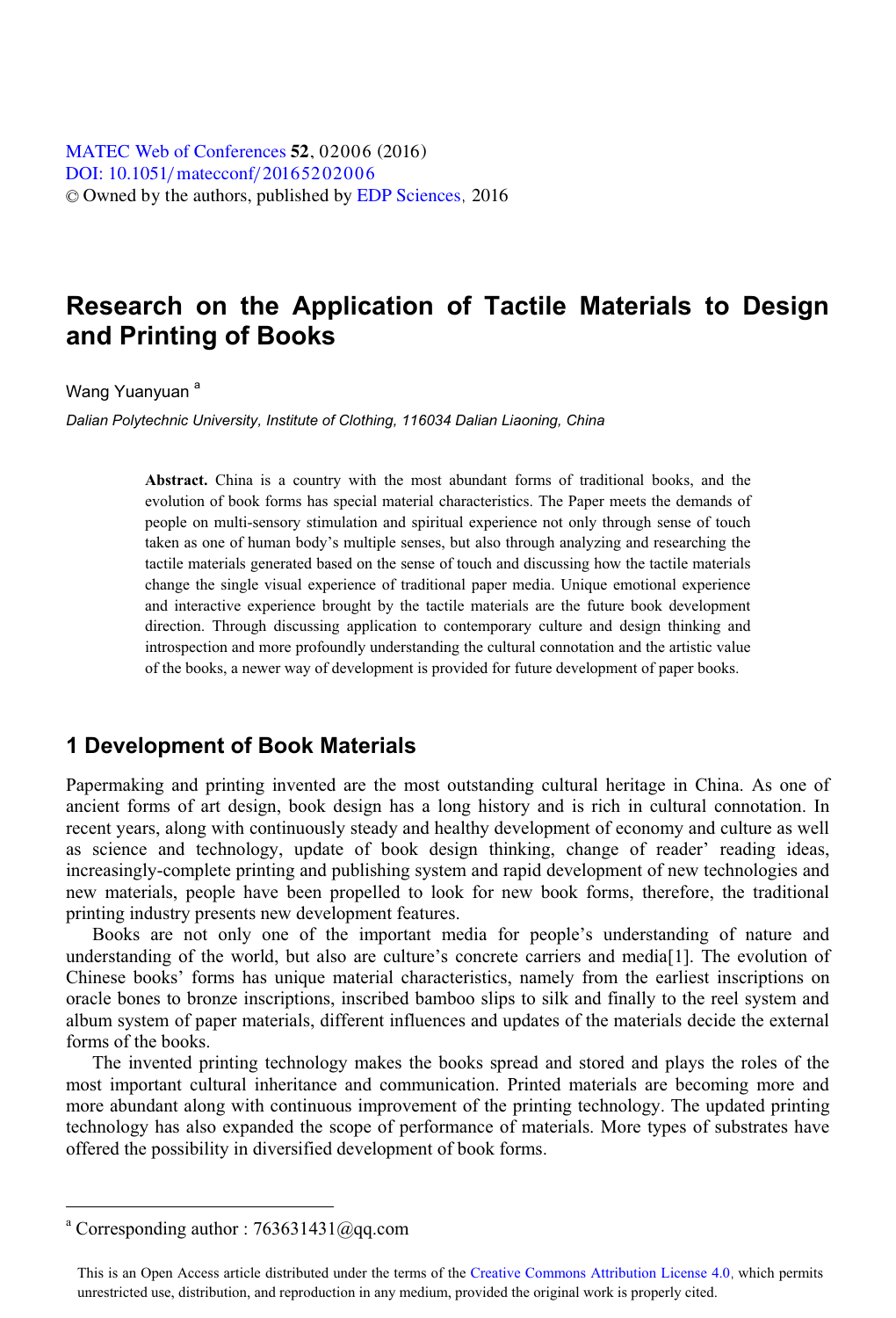# **2 Tactile Materials and Printing**

The way of reading the books decides that this art form is not confined to the transmission of visual sense. When people pick up a book and gently read it, it is bound to be a behavioral activity closely linked with the tactile materials like a ceremony. Miller Ray once said, "the awakening of the mind comes from the body", which confirms that the suggestion of sensory stimulation to human psychology makes it easier for people to perceive the information transmitted by the books.

As the general term of mechanical stimulations such as contact, sliding, pressure and so on, the sense of touch is a kind of feeling caused as the slight mechanical stimulation makes the skin superficial layer receptor excited. A lot of tactile animals rely on the sense of touch to locate and recognize their living environment and capture their favorite foods. The human beings' tactile organs are all over the body. Taking contact stimulation on human body surface as an example, temperature, sense of pain, sense of touch and other feelings can be felt by means of free nerve endings of human skin. The skin is regarded as the outer layer of the human brain by us, which owns an extremelysensitive and rich sensory receptor. The skin, which is formed by tissues forming the brain, is the extension of the human brain. The tactile materials have widely applied to book design and printing industry in recent years, which are mainly reflected in two aspects of printed substrates and special printing technology.

## **2.1 Substrates**

As most of traditional substrates are made of paper, along with continuous improvement of papermaking technology in recent years, there are many types of special paper, and paper patterns, textures, softness, density and other different textures can result in a big imagination space so as to bring along inspiration to book designers. For example, there are embossed paper with non-obvious patterns on the surfaces, hot bake paper of which the color is changed through pressing, dermatoglyph paper imitating organisms and animals, wove paper, silkworm cotton paper, velvet paper, abrasive paper with special sense of touch, bamboo paper, pressure sensitive paper with special functions, blueprint paper, thermal-sensitive paper and so on, which can generate materials with different senses of touch and become the new darling of book printing. In the processes of design and printing, although pictures and texts in the books belong to visual perception, each substrate is no longer a simple and traditional two-bit plane. Through touch, the unique physical properties of the substrates and the psychological touches caused in the delicate change can be felt.

Except for paper substrates, a lot of applied non-paper-made materials also provide more choices for the substrates of the books, like leather, special cloth, plastic, wooden boards, metal, silk cloth and so on. In the book Zhu Xi's Qianziwen designed by Lu Jingren serving as a Professor in China Central Academy of Fine Arts, about 1,000 words in the letter were engraved on paulownia wooden boards, and their engraving method imitates wood carving of printing in the Song Dynasty. In the whole letter, all the words were better put together through the belt, which form a book form with unique modeling. He said, "Zhu Xi's Qianziwen was engraved on the stones, which brings along a kind of feeling of cutting by knifes and axes. I hope that people can understand this strength from design and touch its grains".

## **2.2 Special printing technique**

As in today of great impact on paper books, the ordinary printing process has difficultly met people's requirements and imagination on the books, the creation of tactile experience through the special printing process is one of future development directions of the books[2]. Through special technical processing performed on material surfaces by utilizing the modern printing process which is developing rapidly, the materials can better highlight their own characteristics, even the complex characteristics which are highlighted by various materials combined together and are superior to those displayed by single material. For example, stamping process (die stamping) is generally used for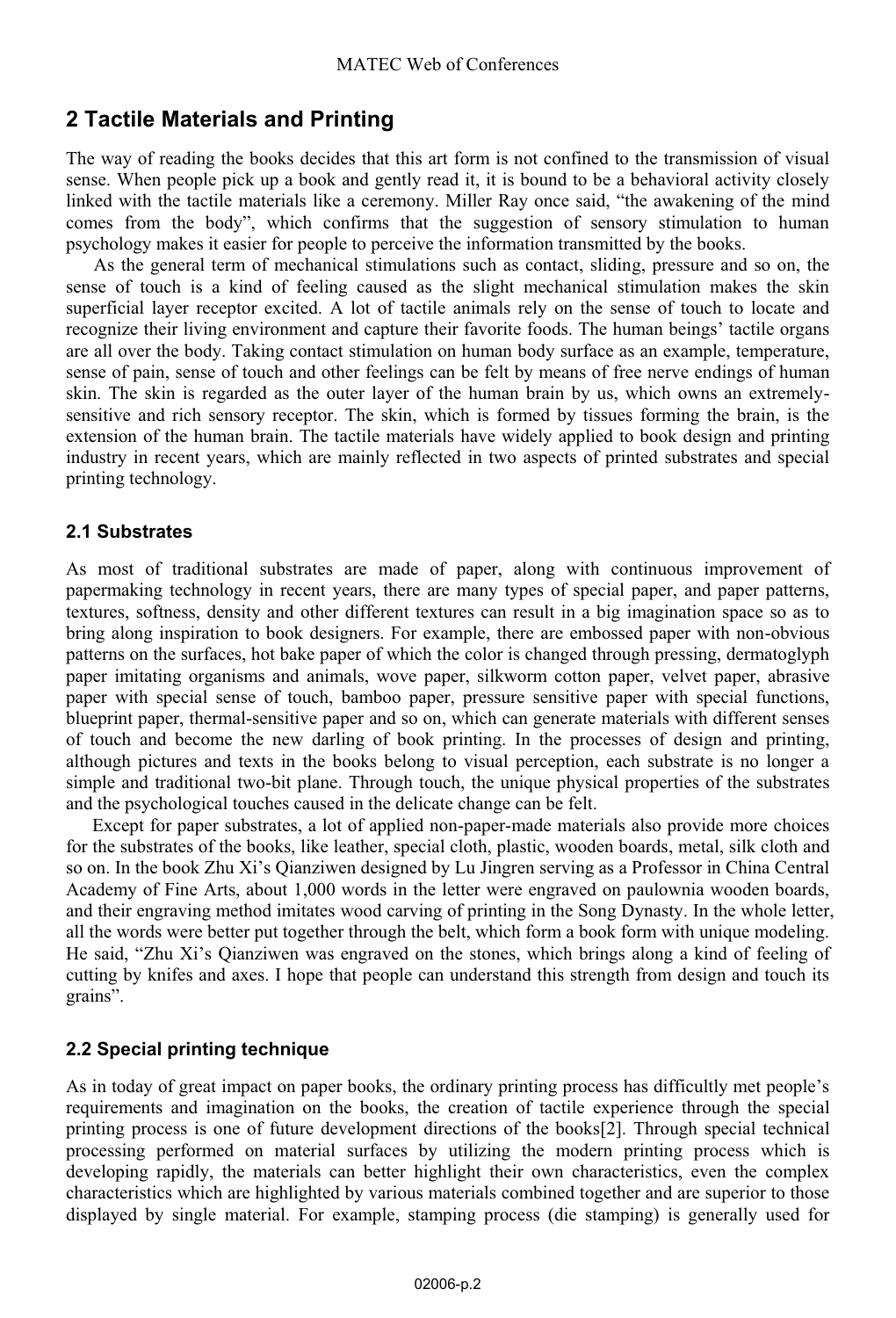#### ICDES 2016

depressing and projecting title texts or cover patterns and can achieve texture effects of being rich in sense of touch and highlighting luxury; thermography can create a sense of hierarchy on one plane, even plain paper to give people different feelings and can also skillfully combine double senses, namely visual sense and sense of touch. In addition, there are laser engraving process, UV process, foil stamping process, flocking process, leather carving, die cutting and creasing and other special processes. Qian Cunxun once mentioned in the Chinese Paper and Printing that the continuouslyimproved process changed the performance of material surfaces and also presented a diversified trend in aspect of selection of book materials[3]. Appeared special paper enriches the texture and the beauty of the books. Applied non-paper materials enrich in the connotation of the books and make the books full of strong breath of times. When Kenya Hara serving as a Japanese designer designs the program book for the opening

ceremony of the Winter Olympics in Nagano, in order to highlight the beauty of ice and snow in the Winter Olympic Games, a kind of special paper, namely "ice and snow paper" was specially designed. On the soft paper as white as snow, the metal template for texts are heated and pressed on the paper through the special processes of denting and thermography, so that the text parts on the paper depress; under the action of heat, paper fibers are melted into translucent states, so that depressed typefaces achieve translucent effects like ice. This special book arouses people's memory of the original winter, reminds people of remembering the clusters of footprints left on the snowfield which is not stepped by others and effectively and artistically conveys the spirit of the winter Olympics[4].

#### **2.3 After-printing-technology**

After-printing-technology is the last link of printing, it's an important measure to consummate the printing quality and improve the aesthetic feeling and value of the products. It plays a decisive role in the final form and the applicability of the printings. Many books use after-printing-technology to complete the tactile materials. There is a special technology to deal with the spine, it is called the bare ridge binding. It make the sewing and glue of the book bare, this can make the book spared out completely and appear comfortable smoothly. What is more important, the designers want to show the internal binding structure of the books to the readers and let them touch it. In this way, the readers can comprehend a book through visual and feeling and have a double experience. Besides, there are also many other technology such as cutting technology, can also trigger people's aesthetic feeling. Qu Minyue and Jiang Qian used a special cutting technology in their book *Dance of Dunhuang,* which is the most beautiful book in China 2014, the edge of the kraft paper was specially designed to show the historical broken of the Dunhuang mural. The sound books of children also use the after-printingtechnology to add some thin and brittle paper into the mezzanine of these cloth art books. This help to develop children's intelligence through using their eyes, ears and fingers when they touch these hisses books.

The importance and particularity of printed materials are self-evident, and their significances are the results of designer's thinking[5].The advantages of the materials can be fully realized only through the appropriate process. An interactive relationship of mutual interrelation and promotion exists between the materials for printing the books and the process. The perfect process is conductive to embodying the peculiar language idea and feeling of the materials themselves. Therefore, more spaces are expanded for design and development of the books.

In recent years, in order to walk out of the bottleneck and get rid of the shackles caused by traditional forms, although the book design has been changed and broken through in aspects of design style, materials and special printing processes, many works ignored original function and meaning of the books for the purpose of seeking after gorgeous appearance and strong visual impact. Secondly, many books' design means are not better linked with the contents of the books and do not convey accurate themes in the books, so that form is greater than content, and a presumptuous guest usurps the host's role. Materials are the material basis of books, the selection of the materials can not be divorced from the original intention of the books, it has to make it clear that materials are for contents,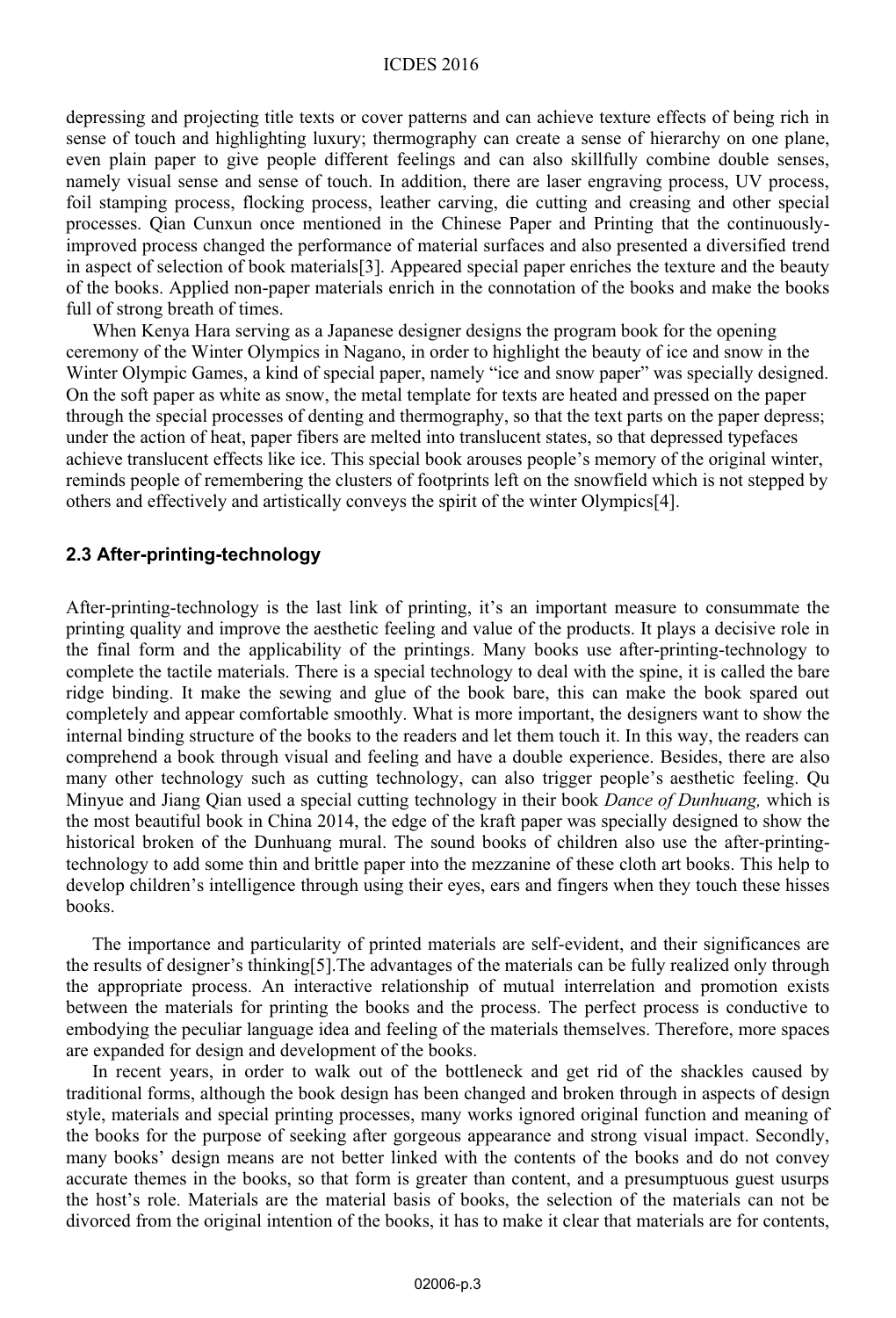and the values and significances of the books can be conveyed only by utilizing the material language reasonably and accurately.

## **3 Multi-sensory Experience of Book Design**

Rapid development of times and update of new materials and new technologies drive the change of people's reading ideas. Internet, mobile phones and e-books have become the main ways for young people to read, so the traditional publishing industry and the printing industry are facing a huge impact. Changing the single visual experience caused by traditional paper media, developing the diversified design experience and meeting the demands of people on multi-sensory stimulation and spiritual experience are the future book development direction. Members in the reading experience team in University of Stavanger, Norway think that "reading is the interaction between people and technologies, and as the sense of touch and the physical properties of the printed books generate different cognitions and emotional experiences for people, it is especially important for people to focus on reading".

Organs for feeling outside things by human beings include eyes, mouth and nose, ears, skin and so on, namely stimulations caused by visual sense, sense of touch, sense of hearing, sense of smell and sense of taste as well as a variety of collections from these senses are integrated in the brain to finally form an image. When we read a book, the appearance, the weight, the color, the paper, the patterns and even the smell of ink emitted from books wholly form our understanding of the books. This is called unique interaction and experience transfer among all sensory organs (also known as the "synaesthesia"). The synaesthesia requires that the modern book design can stimulate the readers' sensual experience from all angles.

From another point of view, the innovative development of printing technology and process make full material preparations for design and printing of the modern books. As people's aesthetic requirements for the traditional books are getting higher and higher, the readers need to get a synesthesia experience of beauty from five senses. Taking children's books as an example, the traditional books take "paper" as a medium, and the children's books are difficultly confined to single materials, and their readers are eager to get more material touches from the books. Through study, psychologists have found out that the development of sense of touch is very important for children's psychological development. Some children's books are made of some cotton cloth or flannelette, thereby being soft, safe and environment-friendly and dust-proof. Toy books made of safe plastics can be prevented from being tore by children and be waterproof and cleanable cleaned, so that the children can take baths while reading. In addition, there are some natural books capable of training the children's sense of touch in a targeted manner, like "Journey of Nature" compiled by Rongxin Culture in which various special materials which imitate animal furs in nature are placed in its beautiful figures, so that while reading the books, the children like touching the wonderful natural world personally. The multiple sensitive explorations of sense of touch are conductive to children's action and cognitive development. The sense of touch is the basis of assisting other sensory systems to achieve functions. Based on the touch type books, the children can touch different materials in combination with the figures and recognize and identity that objects are smooth, soft, coarse and sharp. Through various stimulations, the children's perception of all kinds of things can be enhanced. American Dr. Ayres proposed the concept of sensory integration in 1972 and thought that the sensory integration is the ability that the human body effectively utilizes own sense organs in the environment to obtain and input information of different sensory pathways from the environment to the brain, and then the brain analyzes the inputted information for many times, performs overall treatment and makes adaptive response. Through sensory integration training, not only is the comprehensive development of children's visual sense, sense of hearing, sense of smell, sense of taste, sense of touch, vestibular sense and proprioceptive sense stimulated, but also the children's comprehensive integration ability is promoted.

The sense of touch is not the most important function of aesthetic appreciation, but is inextricably linked with visual aesthetic appreciation. The application of the tactile materials to book design makes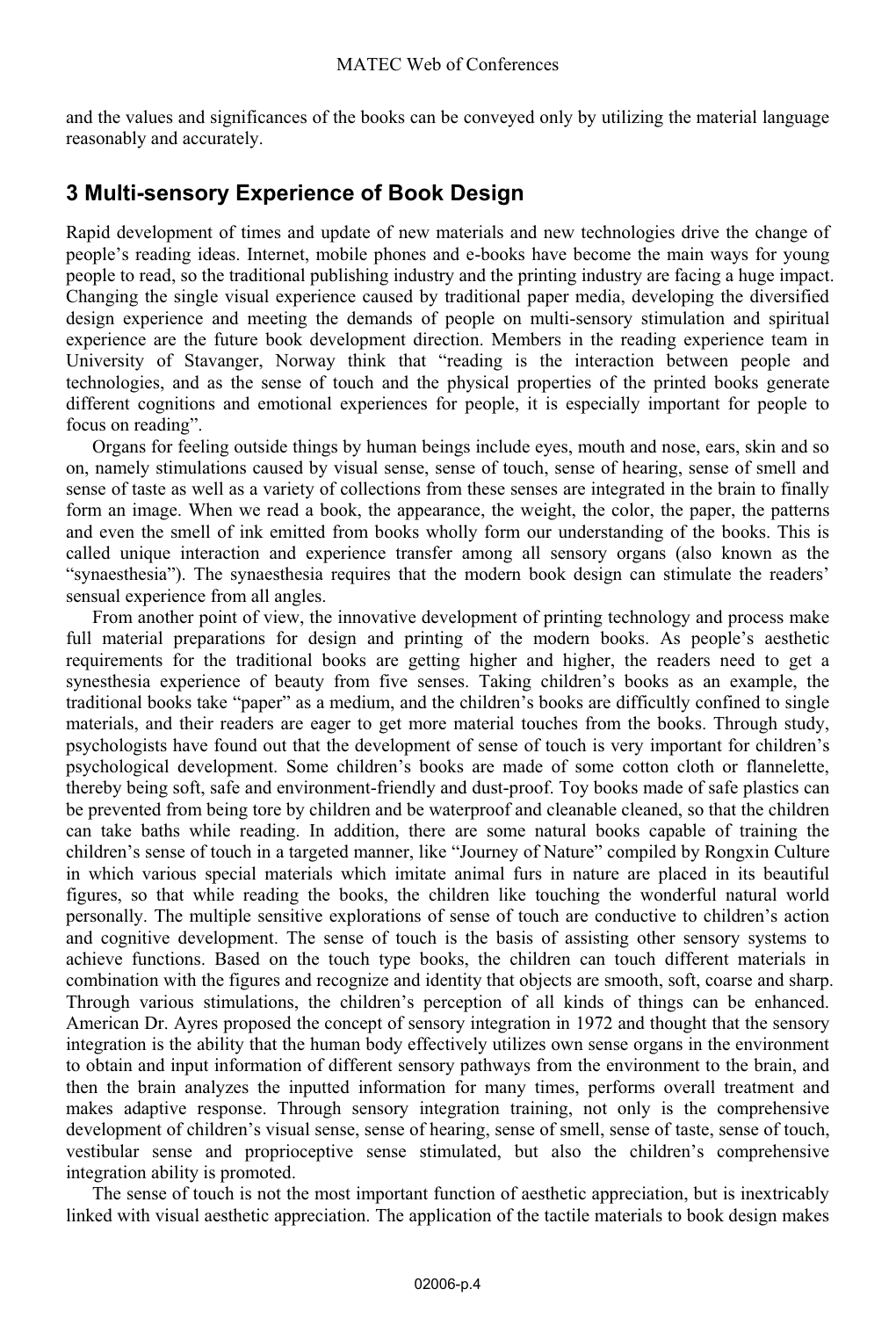people more strongly feel different skin textures and hardness of the books, even temperature and other differences in different aspects, which can bring along unique spiritual feeling to people[6]. Each material has its own expression and can express its own emotion and give people different psychological suggestions. For example, the grain materials have a warm feeling, the metal materials have a cold feeling, and the wood materials give people a natural and comfortable feeling. As material carriers having the communication functions and serving as artistic media, the materials self contain rich culture, and the culture is the important link to reflect the designers' ideas and convert book contents into materialized book forms, and the stress on the use of material thinking is a new design development direction of the modern books. Arnheim Rudolf says when taking about the sense of touch that art is from the body sense experience at any time and at any place[7]. The tactile experience is a tactile feeling of effectively stimulating and reflecting audiences participating in the design. The feeling caused by sense of touch is more subtle and delicate than that caused by visual sense and more can touch people's hearts.

## **4 Future and Development of Tactile Materials in Book Printing**

Although China is a country with the most abundant forms of traditional books, it is short of new ideas in the design of modern books. Foreign excellent publishing houses and book designers have designed pop-up books, audio books, touch books, lift-the-flap books, interactive books and other multiple innovative books in succession. However, China is providing the services of printing in China and port-printing process at present only.

In August, 2003, the Shanghai Publishing and Press Bureau connected with the German Book and Art Foundation, decided to hold a selection called "the most beautiful book in China". This selection has been held 13 times so far, it had selected hundreds of books and helped them entered the "the most beautiful book in the world" selection. This is an important step of our country to change our character from printing country to designing country, with the help of the book competition in Leipzig, German, show our well-designed books to the world.

 Lv Jing is a famous book artist in China. He is always paying his attention in the processing of the development of book art and founded the first professional platform in China to deal with process testing, commercial marketing, art exhibiting and academic exchanging.

He thinks that the design idea of the book design needs to be performed in combination with design, process and materials, the design only completes a small part of the whole book, and more attentions to design principle, artistic aesthetic feeling and cultural taste of the books must be paid[8]. We not only need to understand the properties of the materials and are proficient in the process application, but also dare to innovate and challenge the process. As special commodities, the books not only are used as text carriers to transmit the information, but also carry a nation's history, culture, folk life and art design. While facing a test, China's modern book design and printing industry adapt to new needs and seek for new development. Five-sense synesthesia-dominated design experience becomes the future book development trend. As the sense of touch is one of the important forms of human perception, if the tactile materials are blended into book design and printing, readers not only can passively accept during reading, but also experience the fun of interactive experience and are endowed with more special reading experiences.

This kind of touch experience is not a mordern touch screen technology, this new type of humancomputer interaction has replaced the traditional button panel, it can cmplete the operation and creat vivid video effects more simply,directly and naturally. But it still can't get rid of the fate of dealing with simple electronic products. All kinds of electronic products in modern life make people difficultly read deeply, and too much senses of science and technology and functional pursuit make people almost forget the fun of reading itself.

The fundamentality of design is to be people oriented and meet people's aesthetic needs. It is expected that there are more outstanding book designers in China in future, and more beautiful books enter Leipzig. It is expected that more readers realize the importance of emotion in book design and